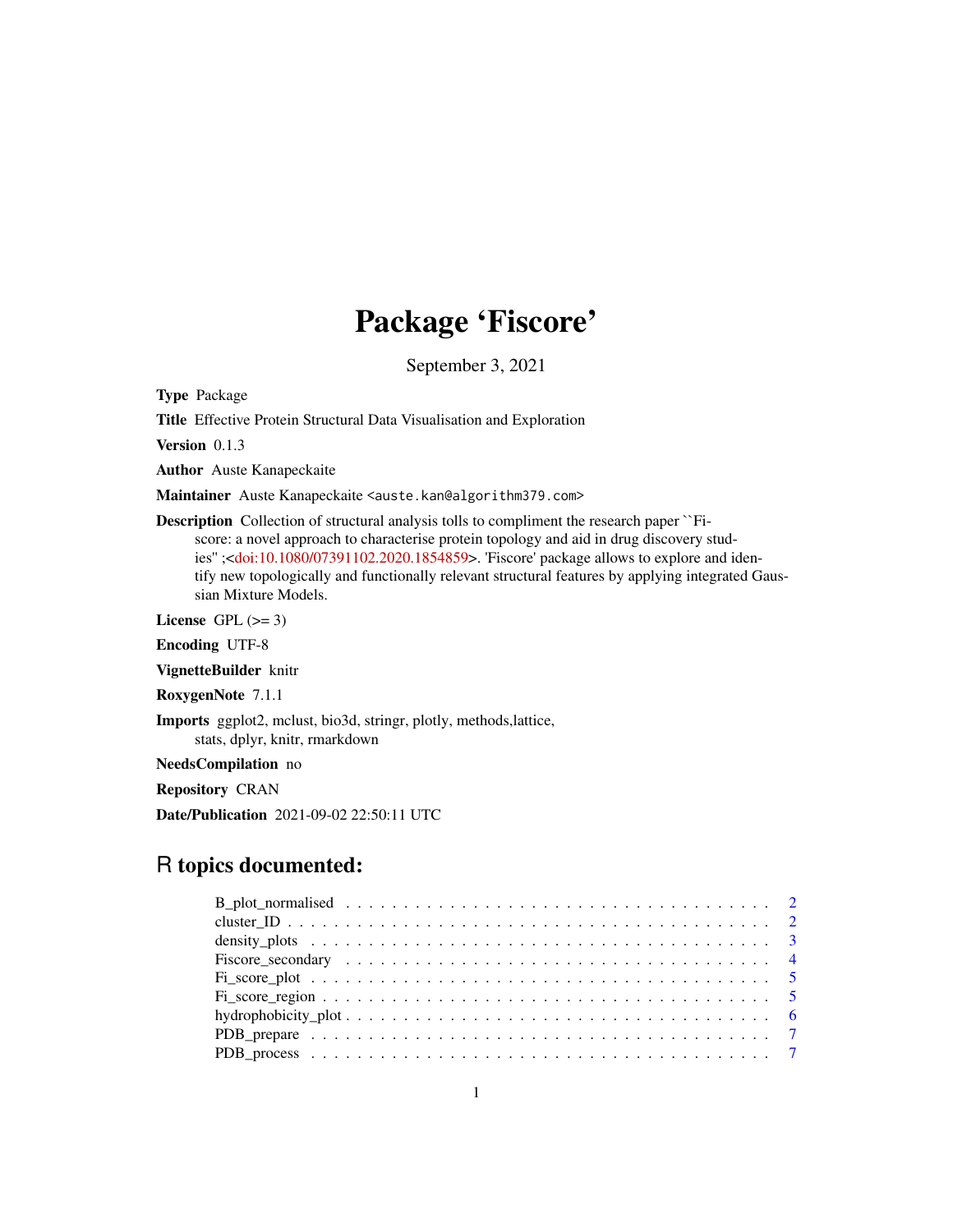#### <span id="page-1-0"></span>2 cluster\_ID

| Index |  |
|-------|--|
|       |  |
|       |  |
|       |  |
|       |  |

B\_plot\_normalised *B\_plot\_normalised*

#### Description

Function to plot B-factor normalised values per amino acid using a bar plot; NOTE: some PDB files have breakages in their amino acid sequence, that is some residues might be missing and the gaps will be reflected in the plot

#### Usage

```
B_plot_normalised(pdb_df)
```
#### Arguments

pdb\_df Requires a PDB data frame generated by PDB\_prepare

#### Value

bar plot

#### Examples

```
path_to_processed_PDB<- system.file("extdata", "pdb_df.tabular", package="Fiscore")
# basic usage of B_plot_normalised
pdb_df<-read.table(path_to_processed_PDB)
B_plot_normalised(pdb_df)
```
cluster\_ID *cluster\_ID*

#### Description

Function to select an optimal number of clusters and a model to be fitted during the EM phase of clustering for Gaussian Mixture Models. The function provides summaries and helps to visualise clusters based on Fi-score using scatter plotting and dimension reduction plots.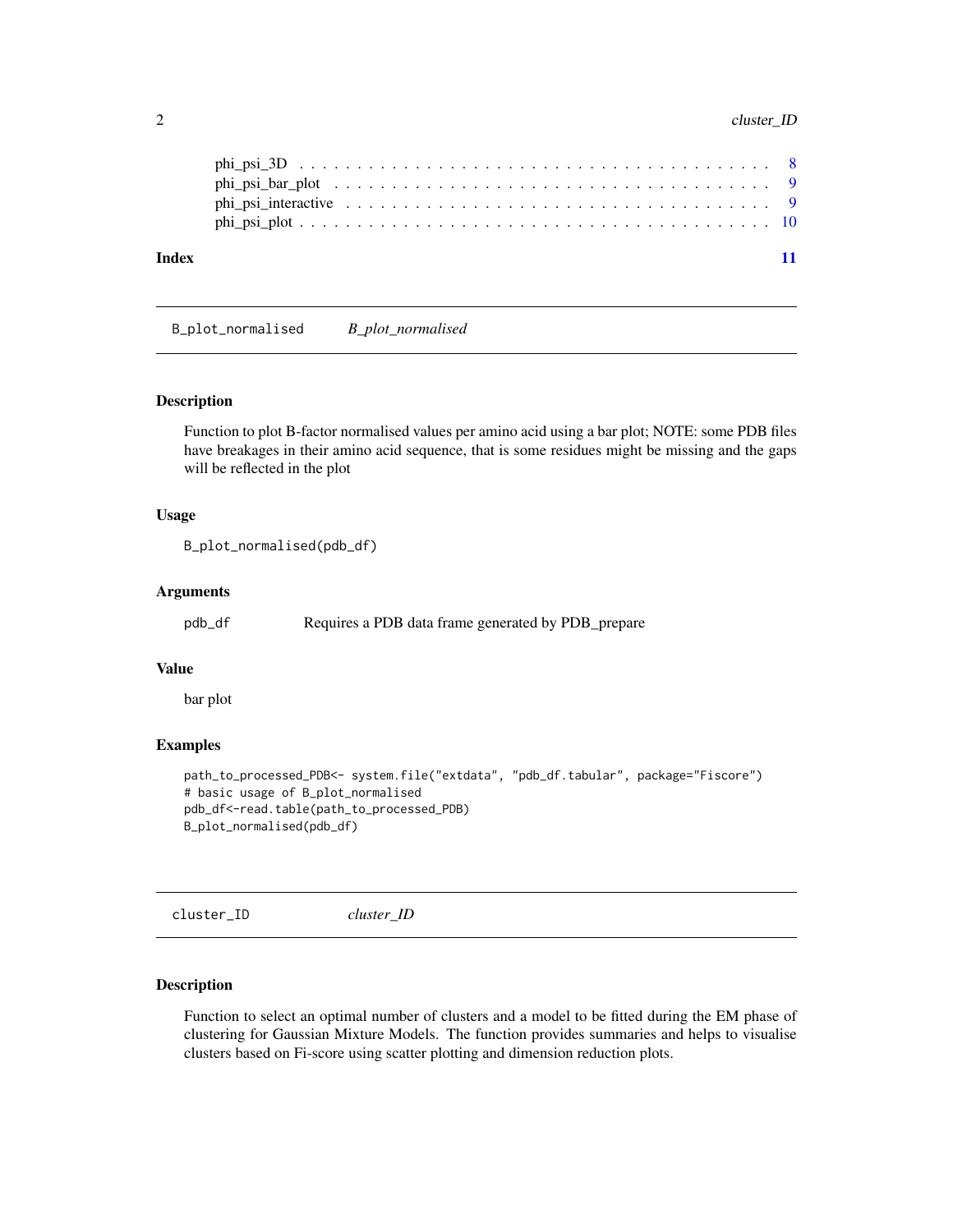#### <span id="page-2-0"></span>density\_plots 3

#### Usage

```
cluster_ID(
 pdb_df,
 max\_range = 20,
  secondary_structures = TRUE,
 clusters = NULL,
 modelNames = NULL
)
```
#### Arguments

| pdb_df               | data frame containing processed PDB file with Fi-score values                                                 |  |
|----------------------|---------------------------------------------------------------------------------------------------------------|--|
| max_range            | number of clusters to consider during model selection; default 20 clusters                                    |  |
| secondary_structures |                                                                                                               |  |
|                      | include information on secondary structure elements from PDB when plotting,<br>default value is TRUE          |  |
| clusters             | number of clusters to test not based on the best BIC output, user also needs to<br>supply modelNames          |  |
| modelNames           | can only be supplied when clusters are also specified, this option will model<br>based on the user parameters |  |

#### Value

A data frame object that contains a summary of clusters

#### Examples

```
path_to_processed_PDB<- system.file("extdata", "pdb_df.tabular", package="Fiscore")
# basic usage of cluster_ID
pdb_df<-read.table(path_to_processed_PDB)
head(cluster_ID(pdb_df))
```
density\_plots *density\_plots*

#### Description

Function plots a density plot set for phi/psi angle distributions, Fi-score and normalised B-factor. As well as 3D visualisation of angle distribution for every residue. The plots can be used for a quick assessment of the overall parameters.

#### Usage

```
density_plots(pdb_df, model_report)
```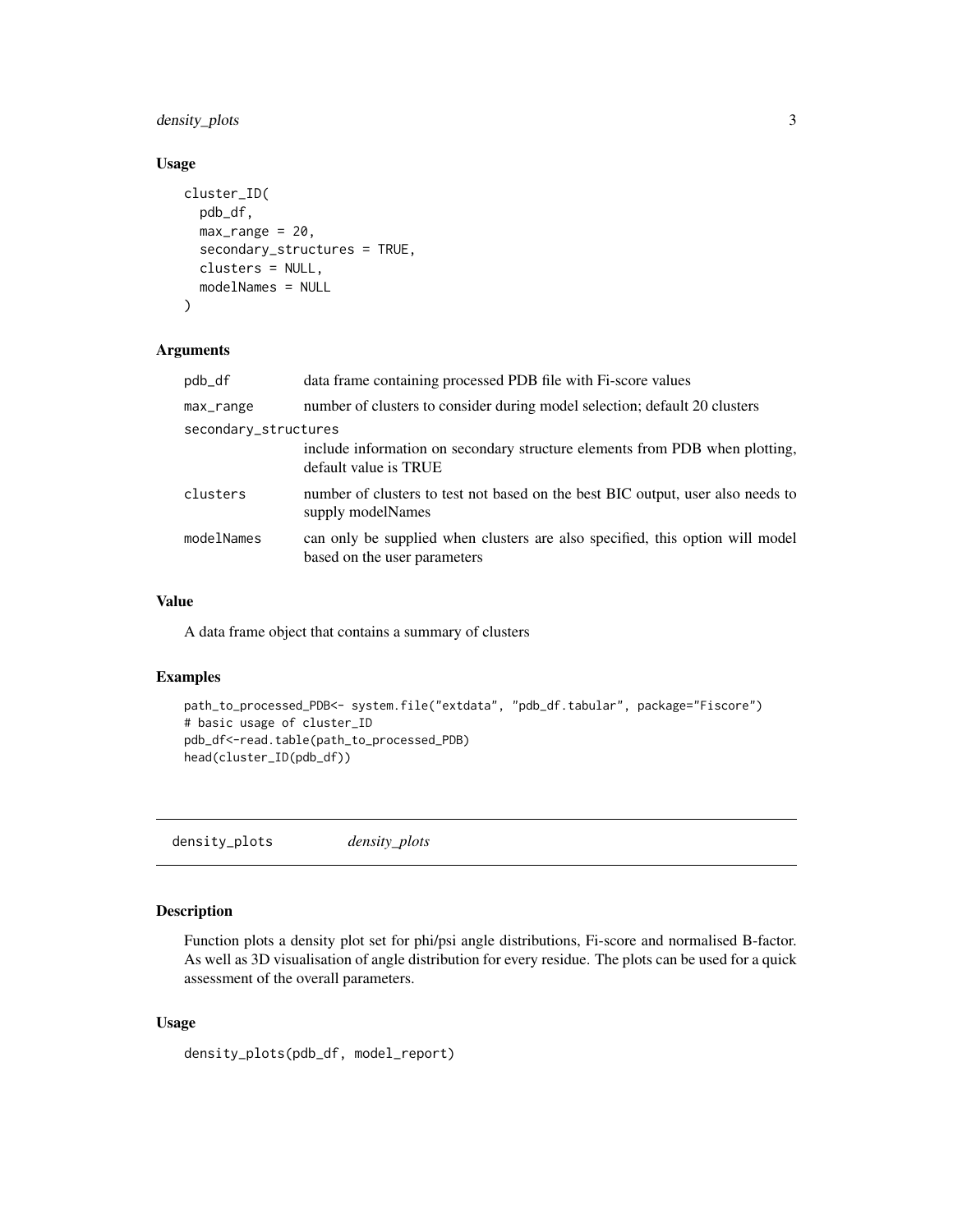#### <span id="page-3-0"></span>Arguments

| pdb_df       | Requires a PDB data frame generated by PDB_prepare |
|--------------|----------------------------------------------------|
| model_report | Optional parameter to include data from cluster ID |

#### Value

multiple plots

#### Examples

```
path_to_processed_PDB<- system.file("extdata", "pdb_df.tabular", package="Fiscore")
# basic usage of density_plots
pdb_df<-read.table(path_to_processed_PDB)
density_plots(pdb_df)
```
Fiscore\_secondary *Fiscore\_secondary*

#### Description

Function plots a bar plot with a secondary structure element visualisation based on PDB file data; NOTE: NA refers to unidentified region, e.g., a likely disordered or unstructured region

#### Usage

```
Fiscore_secondary(pdb_df)
```
#### Arguments

pdb\_df Requires a PDB data frame generated by PDB\_prepare

#### Value

bar plot

```
path_to_processed_PDB<- system.file("extdata", "pdb_df.tabular", package="Fiscore")
# basic usage of Fiscore_secondary
pdb_df<-read.table(path_to_processed_PDB)
Fiscore_secondary(pdb_df)
```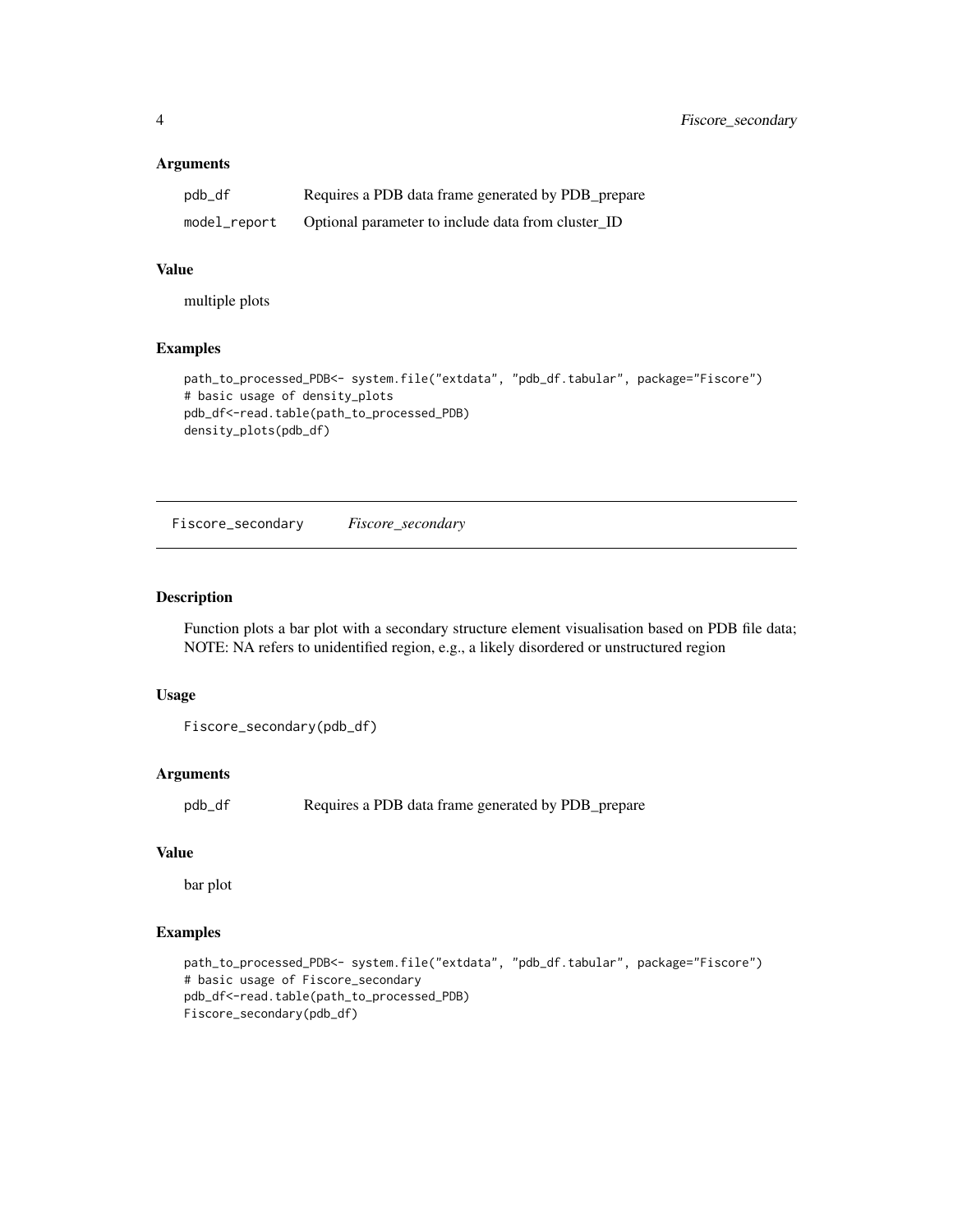<span id="page-4-0"></span>Fi\_score\_plot *Fi\_score\_plot*

#### Description

Function to plot Fi-score values per amino acid using a bar plot; NOTE: some PDB files have breakages in their amino acid sequence, that is some residues might be missing and the gaps will be reflected in the plot

#### Usage

```
Fi_score_plot(pdb_df)
```
#### Arguments

pdb\_df Requires a PDB data frame generated by PDB\_prepare

#### Value

Bar plot

#### Examples

```
path_to_processed_PDB<- system.file("extdata", "pdb_df.tabular", package="Fiscore")
# basic usage of Fi_score_plot
pdb_df<-read.table(path_to_processed_PDB)
Fi_score_plot(pdb_df)
```
Fi\_score\_region *Fi\_score\_region*

#### Description

Function calculates combined Fi-score for a selected region; NOTE: some PDB files have breakages in their amino acid sequences and those values cannot be assessed. Moreover, values can be calculated either inclusively or not; include is set to FALSE by default

#### Usage

```
Fi_score_region(pdb_df, i, j, include = FALSE)
```
#### Arguments

| pdb_df  | Requires a PDB data frame generated by PDB_prepare |
|---------|----------------------------------------------------|
| i.      | start residue for a region                         |
| j       | end residue for a region                           |
| include | inclusive or not calculation, default FALSE        |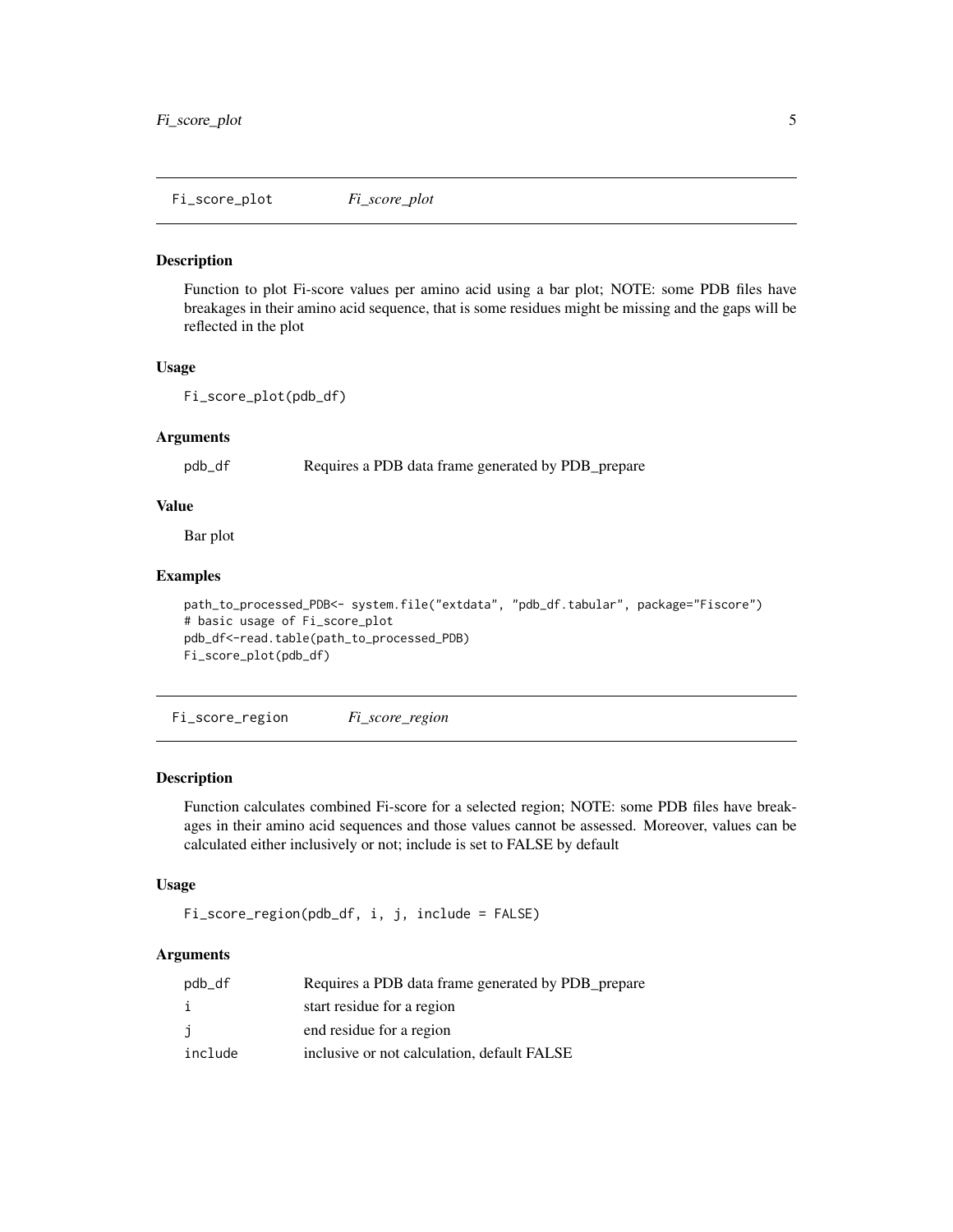#### Value

Fi-score value

#### Examples

```
path_to_processed_PDB<- system.file("extdata", "pdb_df.tabular", package="Fiscore")
# basic usage of Fiscore_secondary
pdb_df<-read.table(path_to_processed_PDB)
Fi_score_region(pdb_df,900,925)
```
hydrophobicity\_plot *hydrophobicity\_plot*

#### Description

Function to plot amino acid sequence hydrophobicity profile using Kyte-Doolittle hydrophobicity scale; Reference= J. Mol. Biol. 157=105-132;1982. The Kyte-Doolittle scale is used for detecting hydrophobic regions in proteins. Regions with a positive value are hydrophobic ans those with negative values are hydrophylic. This scale can be used to identify both surface-exposed regions as well as transmembrane regions, depending on the window size used.

#### Usage

```
hydrophobicity_plot(pdb_df, window = 3, weight = 100, model = "exponential")
```
#### Arguments

| pdb_df | Requires a pdb data frame generated by PDB_prepare                                                                                                    |
|--------|-------------------------------------------------------------------------------------------------------------------------------------------------------|
| window | Size of a window between 3 and 21, default is 21                                                                                                      |
| weight | Relative weight of the window edges compared to the window center in percent;<br>$default=100$                                                        |
| model  | Weight variation model either "linear" or "exponential", if the relative weight at<br>the edges is selected to be $\lt$ 100 percent; default="linear" |

#### Value

Scaled line graph

```
path_to_processed_PDB<- system.file("extdata", "pdb_df.tabular", package="Fiscore")
# basic usage of hydrophobicity_plot
pdb_df<-read.table(path_to_processed_PDB)
hydrophobicity_plot(pdb_df)
```
<span id="page-5-0"></span>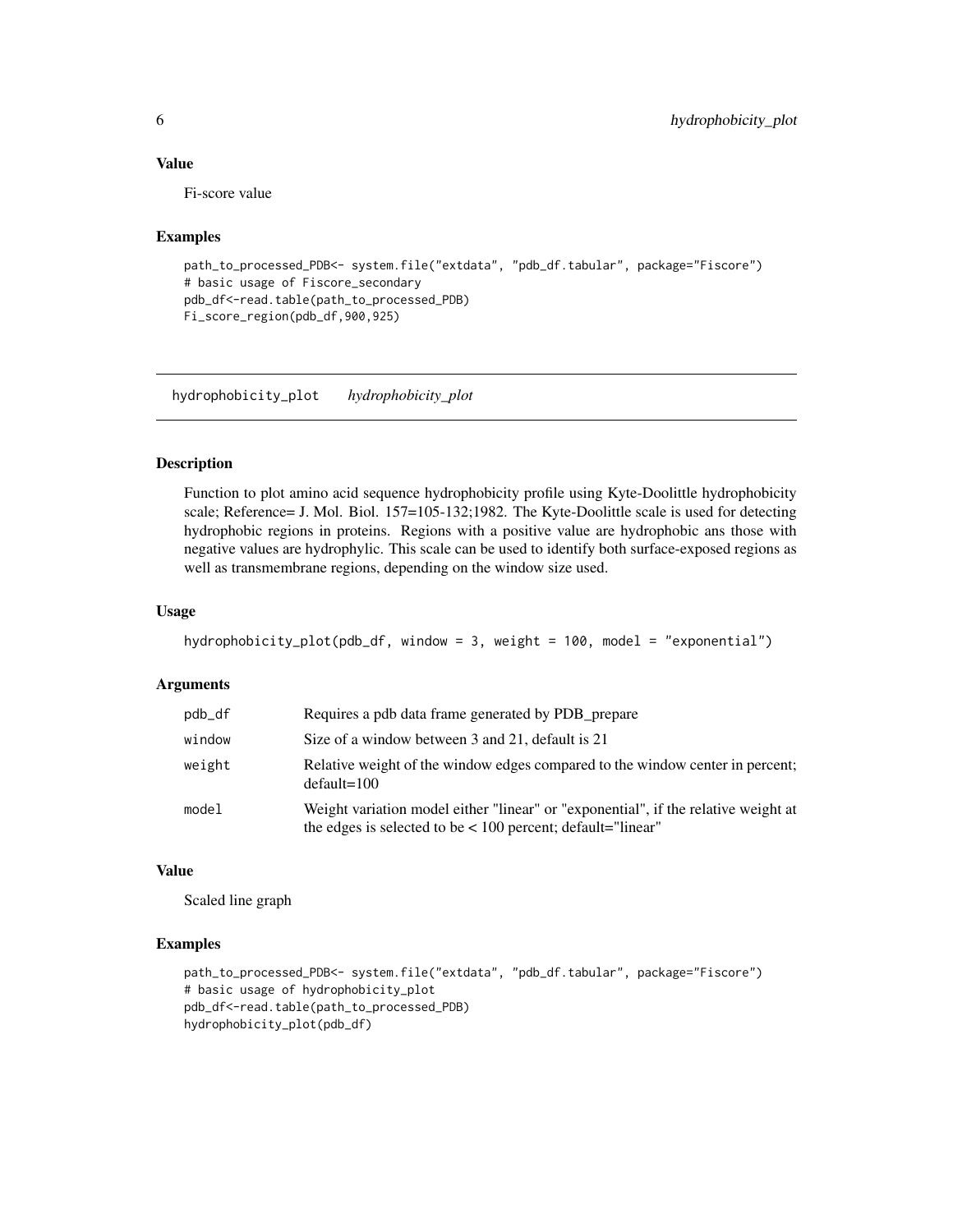<span id="page-6-0"></span>PDB\_prepare *PDB\_prepare*

#### Description

Function to prepare a PDB file after it was pre-processed to generate Fi-score and normalised B factor values as well as secondary structure designations

#### Usage

```
PDB_prepare(file_name)
```
#### Arguments

file\_name PDB file name to load that was split into chains, e.g. '6KZ5\_A.pdb'

#### Value

returns a processed data frame with Fi-score 'Fi\_score', normalised B factor values 'B\_normalised' and secondary structure designations

#### Examples

```
path_to_processed_PDB<- system.file("extdata", "3nf5_A.pdb", package="Fiscore")
# you can call PDB_prepare with the set path
head(PDB_prepare(path_to_processed_PDB))
```
PDB\_process *PDB\_process*

#### Description

Function to preprocess and inspect a PDB file

#### Usage

```
PDB_process(file_name, path = "split_PDB")
```
#### Arguments

| file_name | PDB file name to load, e.g. '6KZ5.pdb'                                             |
|-----------|------------------------------------------------------------------------------------|
| path      | location where to transfer split PDB files, default will create a new directory in |
|           | your working directory                                                             |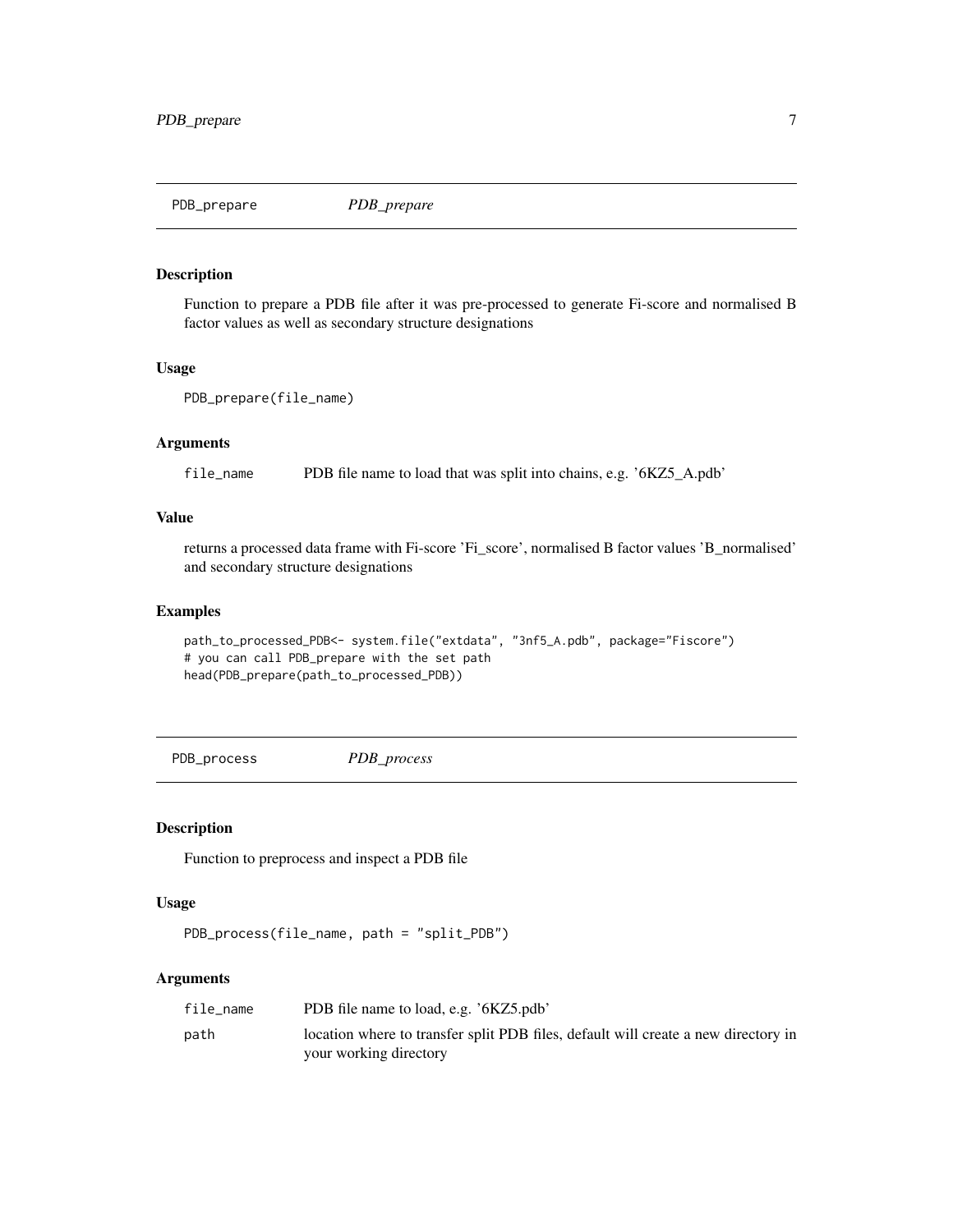#### <span id="page-7-0"></span>Value

generates split chain PDB files in the default or selected directory and then returns the names of the files

#### Examples

```
path_to_PDB_file<- system.file("extdata", "3nf5.pdb", package="Fiscore")
# basic usage of PDB_process calls the selected path to load a large file
```
phi\_psi\_3D *phi\_psi\_3D*

#### Description

Function plots a 3D scatter plot with a secondary structure element visualisation based on PDB file data; NOTE: NA refers to unidentified region, e.g., a disordered region. The plot includes information, such as phi and psi dihedral angles as well as normalised B-factor values.

#### Usage

phi\_psi\_3D(pdb\_df)

#### Arguments

pdb\_df Requires a PDB data frame generated by PDB\_prepare

#### Value

Interactive plot

```
path_to_processed_PDB<- system.file("extdata", "pdb_df.tabular", package="Fiscore")
# basic usage of phi_psi_3D
pdb_df<-read.table(path_to_processed_PDB)
phi_psi_3D(pdb_df)
```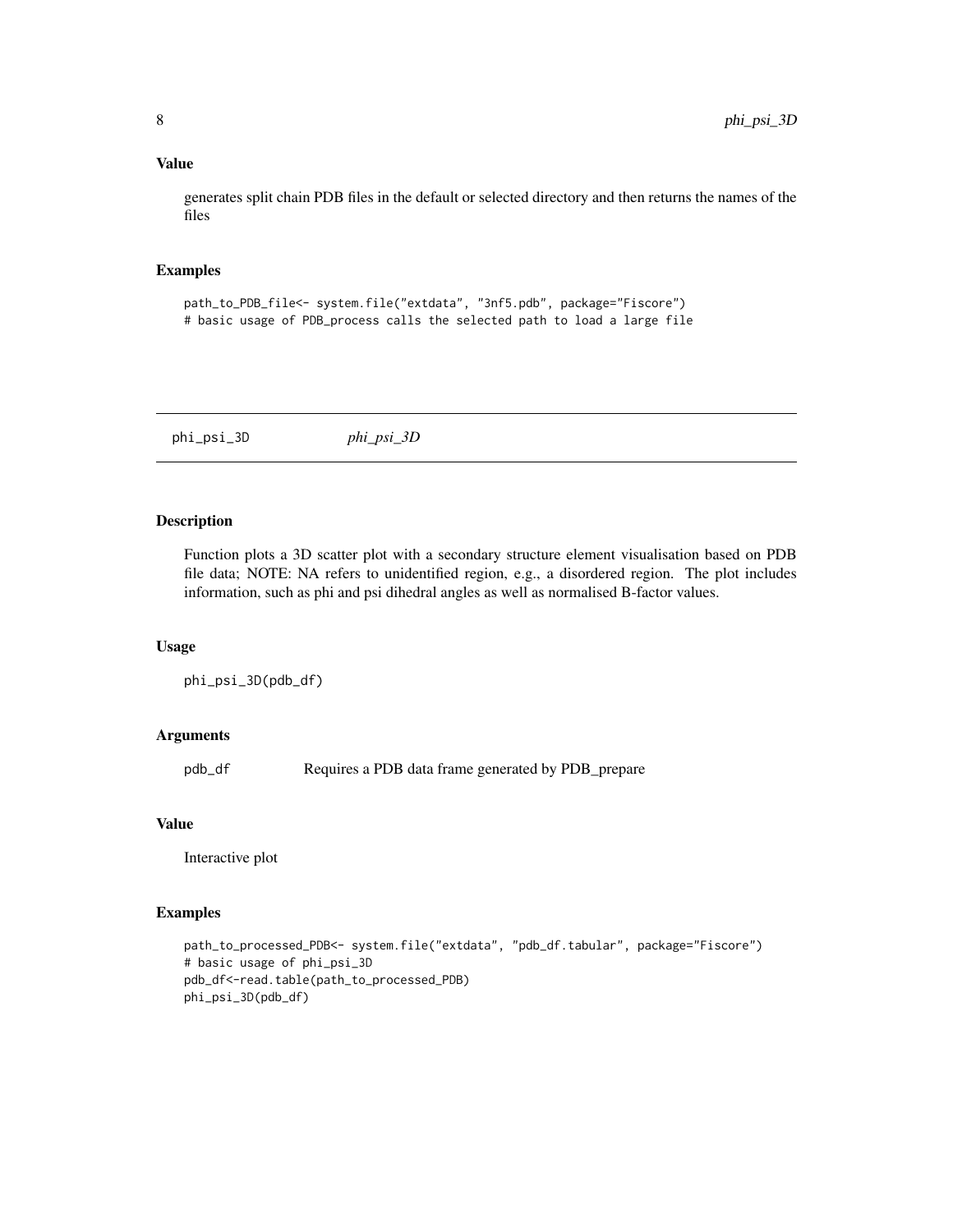<span id="page-8-0"></span>phi\_psi\_bar\_plot *phi\_psi\_bar\_plot*

#### Description

Function to plot PDB file dihedral angle distribution per amino acid using a bar plot. NOTE: some PDB files have breakages in their amino acid sequences; that is, some residues might be missing and it will be reflected in the plot via empty spaces

#### Usage

```
phi_psi_bar_plot(pdb_df)
```
#### Arguments

pdb\_df Requires a PDB data frame generated by PDB\_prepare

#### Value

Bar plot

#### Examples

```
path_to_processed_PDB<- system.file("extdata", "pdb_df.tabular", package="Fiscore")
# basic usage of phi_psi_bar_plot
pdb_df<-read.table(path_to_processed_PDB)
phi_psi_bar_plot(pdb_df)
```
phi\_psi\_interactive *phi\_psi\_interactive*

#### Description

Function plots a scatter plot with a secondary structure element visualisation based on the PDB file data; NOTE: NA refers to unidentified region, e.g., a disordered region

#### Usage

phi\_psi\_interactive(pdb\_df)

#### Arguments

pdb\_df Requires a PDB data frame generated by PDB\_prepare

#### Value

Interactive plot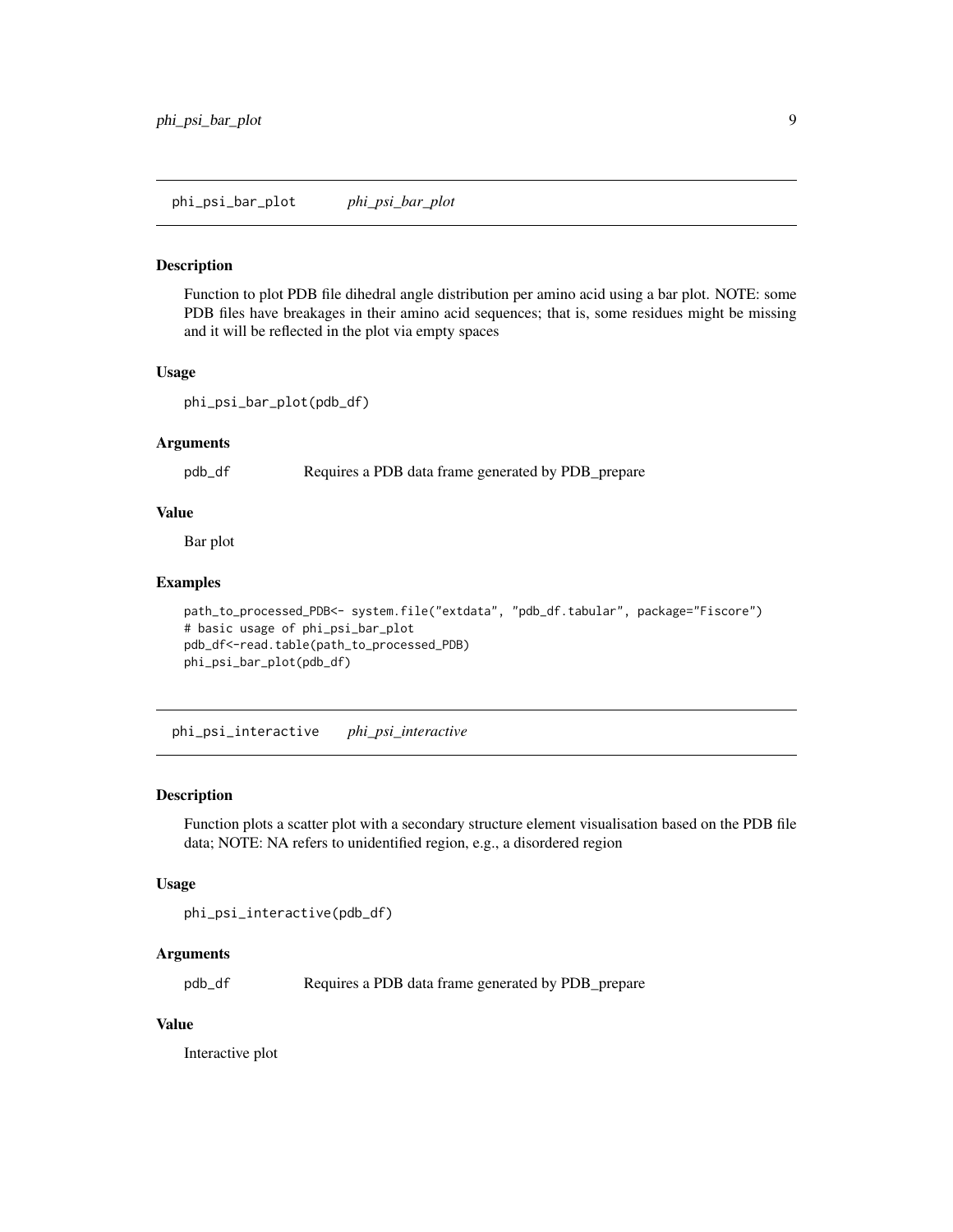#### Examples

```
path_to_processed_PDB<- system.file("extdata", "pdb_df.tabular", package="Fiscore")
# basic usage of phi_psi_interactive
pdb_df<-read.table(path_to_processed_PDB)
phi_psi_interactive(pdb_df)
```
phi\_psi\_plot *phi\_psi\_plot*

#### Description

Function to plot a PDB file phi/psi angle density plot

#### Usage

phi\_psi\_plot(pdb\_df)

#### Arguments

pdb\_df Requires a PDB data frame generated by PDB\_prepare

#### Value

2D phi/psi angle distribution plot with residues binned

```
path_to_processed_PDB<- system.file("extdata", "pdb_df.tabular", package="Fiscore")
# basic usage of phi_psi_plot
pdb_df<-read.table(path_to_processed_PDB)
phi_psi_plot(pdb_df)
```
<span id="page-9-0"></span>